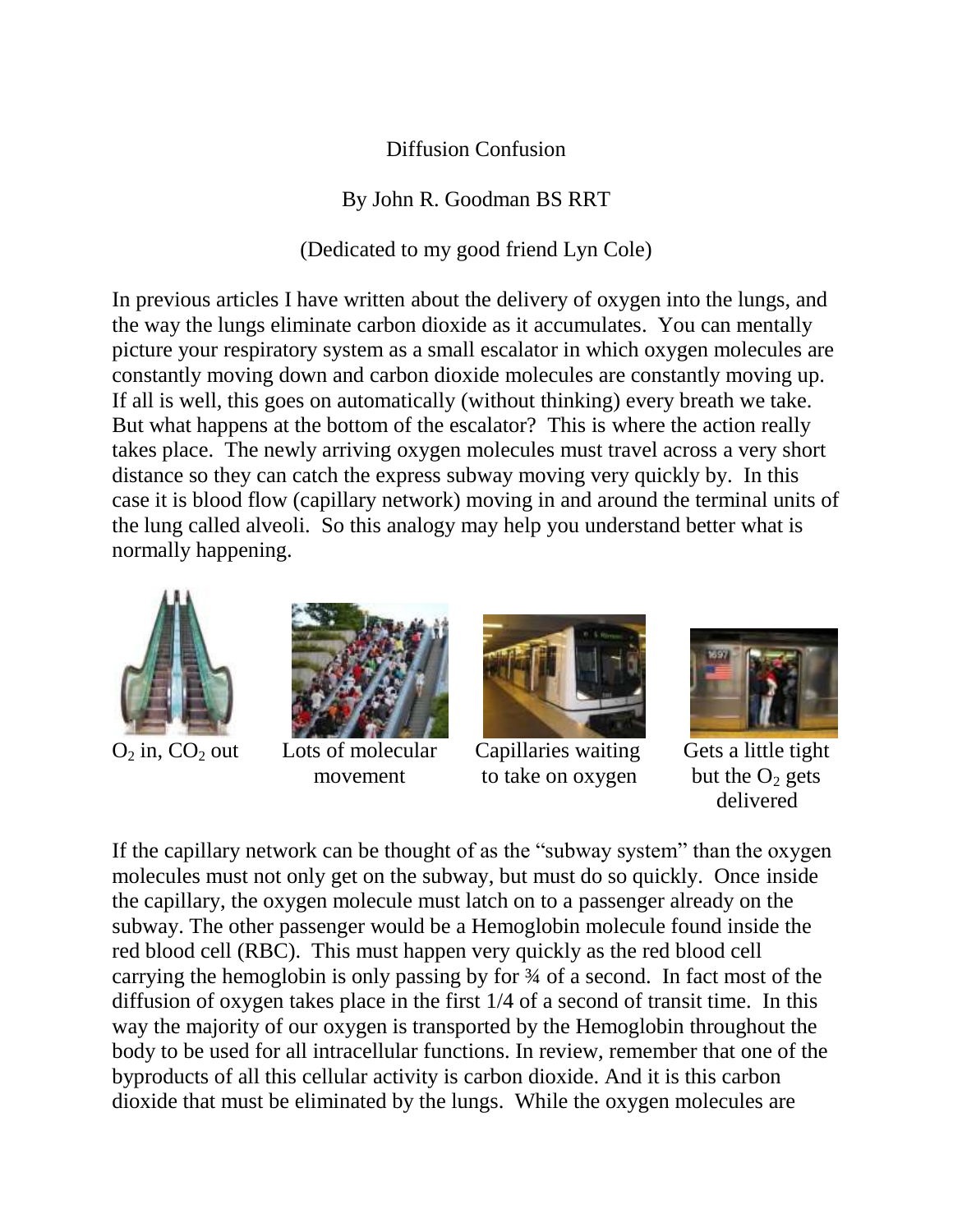charging into the capillaries, carbon dioxide molecules are doing the exact opposite. They are moving from within the capillaries out into the terminal, and taking the escalator up and out of the body as exhaled air. They are in effect getting off the subway, up the escalator and out into the fresh air….where they are then cycled back into use by plants for photosynthesis etc.

What actually moves these molecules up and down the escalator is basic chemistry in action. For a molecule to move across any membrane, there have to be more molecules on one side of the membrane than the other. The side with more molecules will exert a greater pressure than the other side, and so pressures on both side of the membrane will equilibrate or equal each other. This is called a pressure gradient, and it just means that molecules always move from areas of higher concentration to those with lower concentrations. The membrane we are talking about here is the alveolar-capillary membrane and we just usually called it the AC membrane or unit. Since there are about 300,000,000 million alveoli in the adult lung, and even *more* capillaries it has become very convenient to just show one AC unit to represent what is happening in them all.



Anatomy of AC membrane Alveoli are actually Normal alveoli



bathed in capillary Magnified 100X blood flow



There are a number of straightforward equations that show how much oxygen gets into the lungs from the air we breathe. Not talking about saturation here, because our oxygen is not yet in the blood. That's why it is spoken of in terms of the pressure it exerts. At sea level this is just about 160mm Hg. By the time we subtract the pressure of water vapor (47 mm) and a few other entities, the pressure of oxygen in the alveoli is about 100mm Hg. That's a pretty decent starting pressure. Remember that the capillaries in the lung are bringing back all the blood that has already given off its oxygen, the pressure of oxygen is therefore down around 40mmHg. Simple math shows us that there is a 60mm difference (100-40)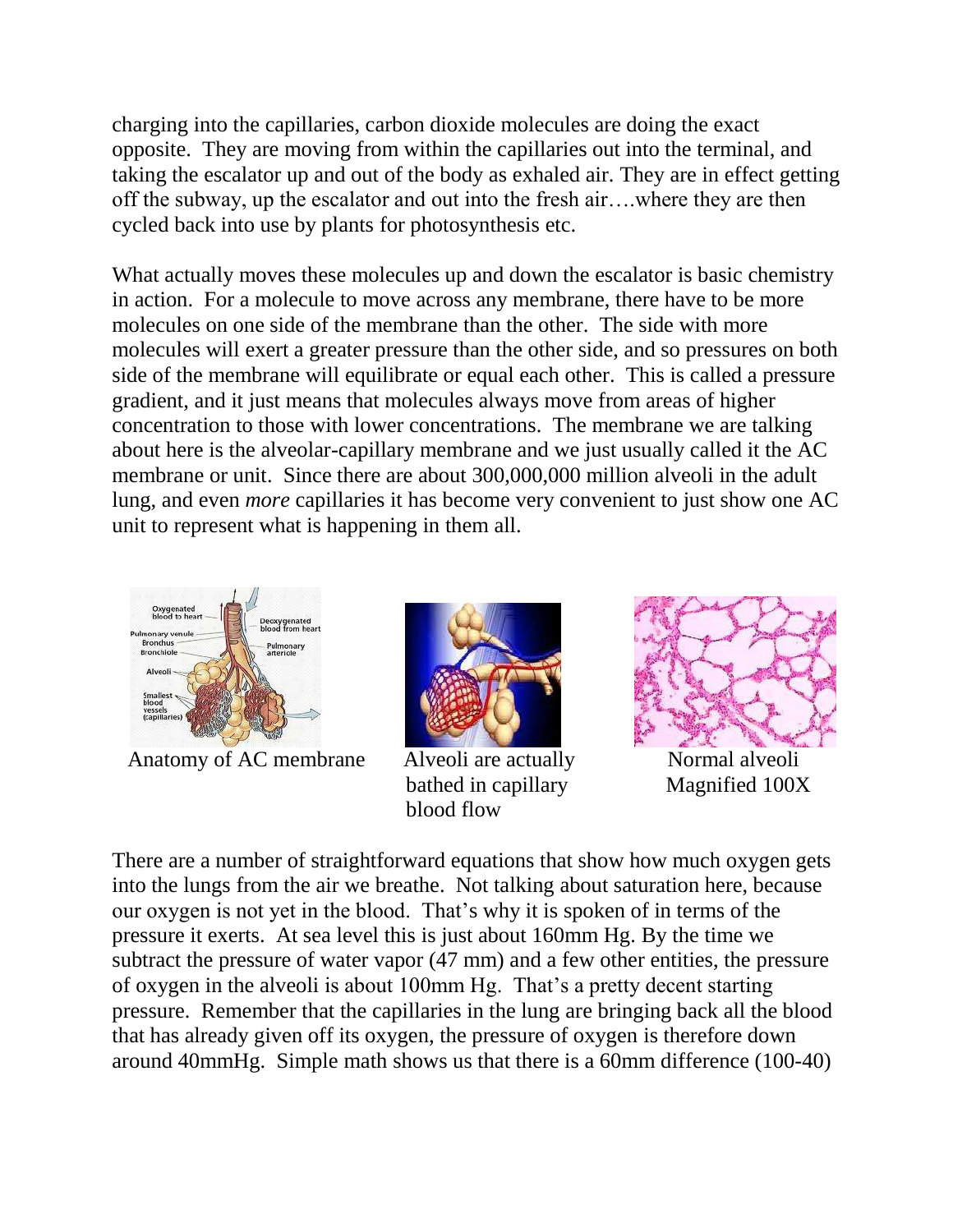between the two values. This is the "pressure gradient" I spoke of earlier. Oxygen therefore quickly moves across the AC membrane and into the capillary.

The flipside of the equation works much the same way, only with lower pressures. The blood in the capillaries coming back to the lungs has picked up all the carbon dioxide  $(CO_2)$  that is produced by the body minute to minute. The pressure it exerts is about 45mm Hg. The pressure of  $CO<sub>2</sub>$  in the alveoli is just a little lower at around 40mmHg. But carbon dioxide is super soluble in the watery part of the AC membrane and so even though the pressure gradient isn't that large, (5 mm) it also very quickly gets off the subway and takes the escalator out of the body. This of course assumes that all the components of our respiratory system are intact and functioning optimally. That includes everything from our nose all the way down to the millions of alveoli working together on every breath.

Diagrammatically the exchange of oxygen and carbon dioxide might look something like this:



If you look at the values for the  $PO_2$  and  $PCO_2$  in the outgoing blood you can see they are "textbook" normals. In reality the normal values range from about 80-100 mm Hg for the  $PO_2$  and 40-45mm Hg for the  $PCO_2$ . Even in our very simplistic diagram it can be seen that anything that prevents oxygen molecules from getting from the alveoli, across the components of the AC membrane, and down to the capillary will by necessity lower the amount of oxygen that eventually gets into the blood. What a journey that oxygen molecule must make! Oxygen molecules must first diffuse through the cell wall of the alveoli itself, move through the space between the alveoli and capillary, and then power its way through the cell wall of the capillary on its way to finding a red blood cell containing the all important Hemoglobin protein with which it must combine.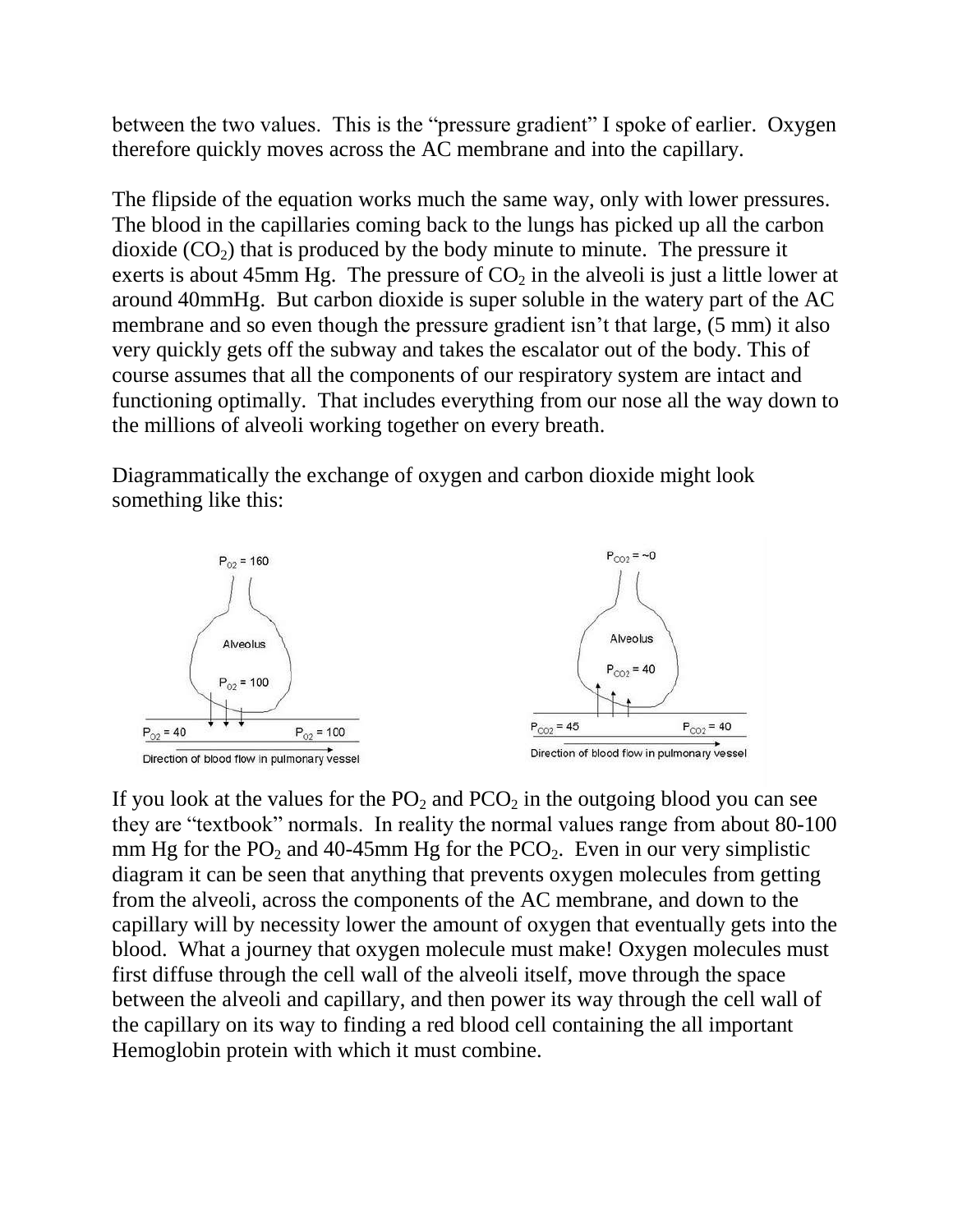So what would be a good example of a condition that could cause a decrease in the diffusion of oxygen? How about something as common as pulmonary edema or fluid in the lungs?







membrane edema a "whiteout" pulmonary edema fluid

Beyond these "physical" barriers to oxygen diffusion, there is the actual destruction of the AC membrane as commonly seen with COPD and so many other diseases. Unfortunately, when you close the terminal (alveoli) you also close the subway (capillary.) And with COPD unfortunately, once you close the station, it *stays* closed. In the pulmonary function lab, it is pretty easy to measure how well you are diffusing oxygen into your blood. We call this the Diffusion Capacity of the Lung for Oxygen and it is usually abbreviated as DLCO. Notice what is missing here? It's the "2" from  $0_2$ . That's because in the most common DLCO study we use the gas Carbon Monoxide or CO. Although there are three ways this test can be performed, the most common study is done is the "Single Breath Test."

In this very simple test the patient breathes naturally for a few breaths, then exhales as much air as they can, and then takes in the biggest breath they can and they hold that breath for 10 seconds. The taking of the deep breath coincides with the administration of a fraction (.3%) of the gas carbon monoxide. Carbon Monoxide is used because it will combine with your Hemoglobin 210 times stronger than oxygen. It literally flies across the AC membrane. Once you exhale, the computer makes the calculations and essentially prints out your diffusing capacity in the following units…ml/min/mm. For example, a normal diffusing capacity is somewhere around 25ml/min/mm. Let's take this a little further. Remember from our diagram above the pressure of oxygen in the arterial blood is given normally as around 100mm Hg. So...25mls x 100mm = 250ml of oxygen diffusing into the blood *every minute.* Well what do you know…the normal oxygen consumption of the body is 250ml/min!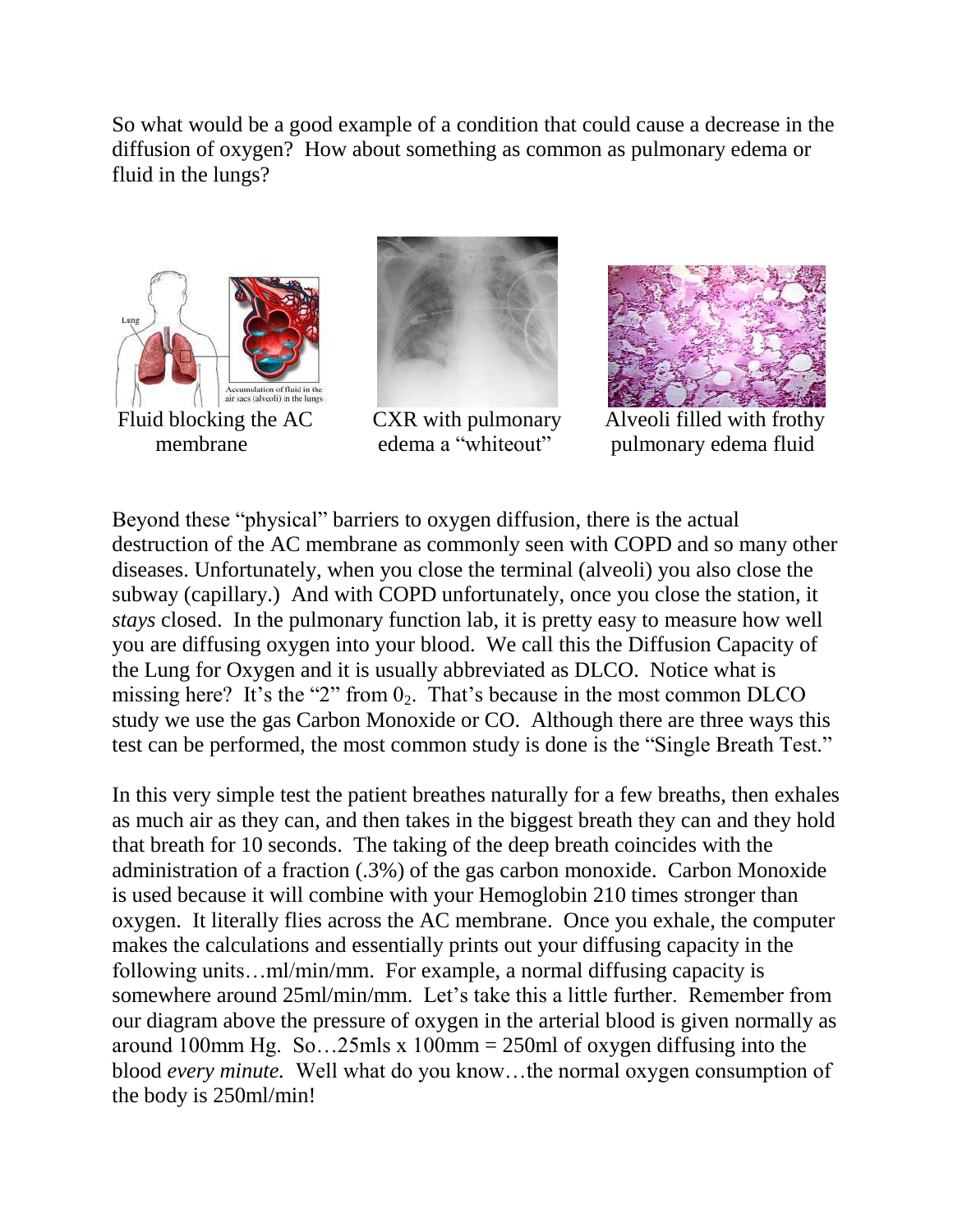

RT and patient performing Patient takes a deep breath



DLCO testing and holds it for 10 seconds

Diffusion studies are normally part of a complete pulmonary function study. So, just the same as with your flow rates, your test results are printed out as both the actual value or number….and the percent of predicted value. Predicted values are based on your age, height, and gender. "Experts" from around the world have tested thousands of men and women of all ages and heights. Many times they use the military to gain this information. Once smoking is ruled out, it is pretty safe to make assumptions on normal values for patients from the age of about 20 up to 90 and from as short as 4 ft 8 inches to 6 ft 8 inches tall.

Once your height, age, and gender are plugged in to the pulmonary function device, the calculation of how you did compared to the known normal values give us a simple percentage. The normal range for DLCO is usually given as 75%- 125% of predicted. Some physiologists believe the range should be always greater than 60% but less than 120%. Yes, you could be super normal if say, you are polycythemic and have very high Hemoglobin. Generally speaking your DLCO will be decreased with any of the lung diseases that either prevent oxygen from easily moving from the alveoli into the capillary (increased distance to travel) or disease that results in destruction of significant amounts of functioning lung tissue (loss of surface area available for diffusion). DLCO is inversely related to age, so the value decreases as we get older. This makes sense as we all lose functioning lung tissue to the normal aging process.

Interstitial lung disease from any cause will result in scaring of the lung tissue between the alveoli and capillary. Not only is the distance increased, but scar tissue is also very tough tissue. It almost doesn't matter how many oxygen molecules are in the alveoli, they just have a very hard time getting though that barrier.